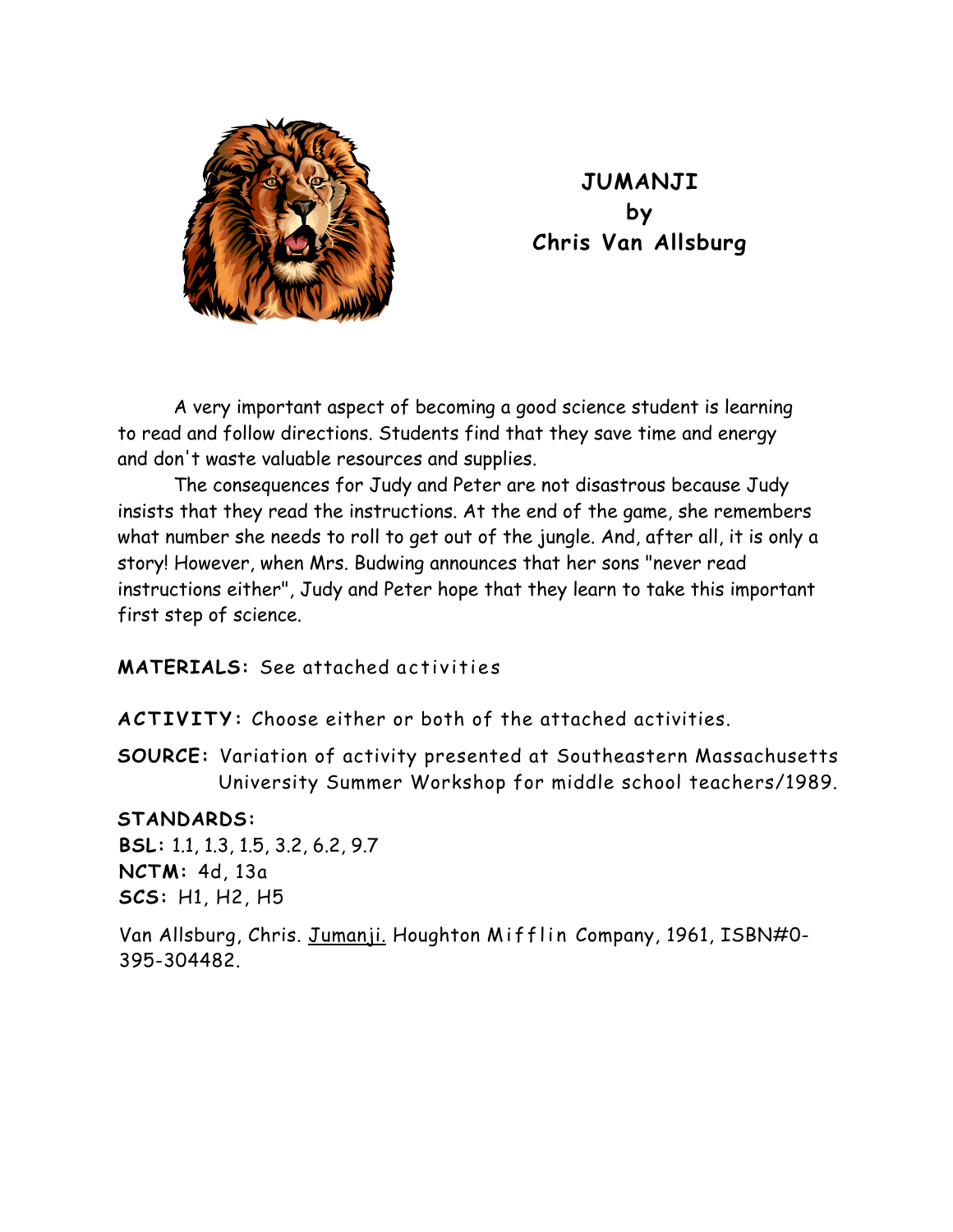## **AN INVESTIGATION INTO THE PROPERTIES OF SOME CHEMICAL SYSTEMS**

## BEFORE DOING ANY EXPERIMENT, YOU MUST READ THROUGH ALL THE STEPS IN THE PROCEDURE FIRST -- FOR TWO REASONS:

- A. FOR SAFETY: Many of the reagents you will use can harm you or your clothes. Warnings are given in the procedure.
- B. TO SAVE TIME: By knowing in advance what you should have ready for later steps, you will not waste time waiting for water to heat, glassware to dry, etc.

For this experiment you will work in pairs. Rows 1 and 2 will pair up with the person sitting next to you. Rows 3 and 4 will pair up in the same way. TIME LIMIT IS 15 MINUTES. GO!

PROCEDURE:

- 1. Get 2 pieces of composition paper from the front basket.
- 2. Obtain three (3) small beakers and a small graduated cylinder from the cabinet at the back near the windows.
- 3. Be sure beakers are clean. Rinse out the cylinder but do not dry. Both beakers must be wet.
- 4. At the head of one piece of paper, copy the title of the experiment from the lab sheet. Underneath the title write the heading, OBSERVATIONS, starting at the left margin.
- 5. Place the beakers on the second sheet of paper. Write under the first, BEAKER A, the second, BEAKER B and the third, BEAKER C. Add 5 ml tap water to each beaker.
- 6. To beaker A add 5 ml 1 M CuSO4 solution from the bottle at your bench.
- 7. Swirl the beaker CAREFULLY to mix the two liquids together. Record what you observe on your data sheet.
- 8. To beaker B add 10 ml 1 M KHSO4 solution. Swirl the two liquids gently to mix. Record your observations.
- 9. To beaker C add  $1/2$  capful of solid  $Na<sub>2</sub>CO3$ . Get a stirring rod from the drawer on the rear bench and stir until the solid disappears. Record your observations.
- 10. Add 5 drops of phenolphthalein solution to each beaker. Record your observations.
- 11. Add one half of contents of beaker B to beaker C. Swirl to mix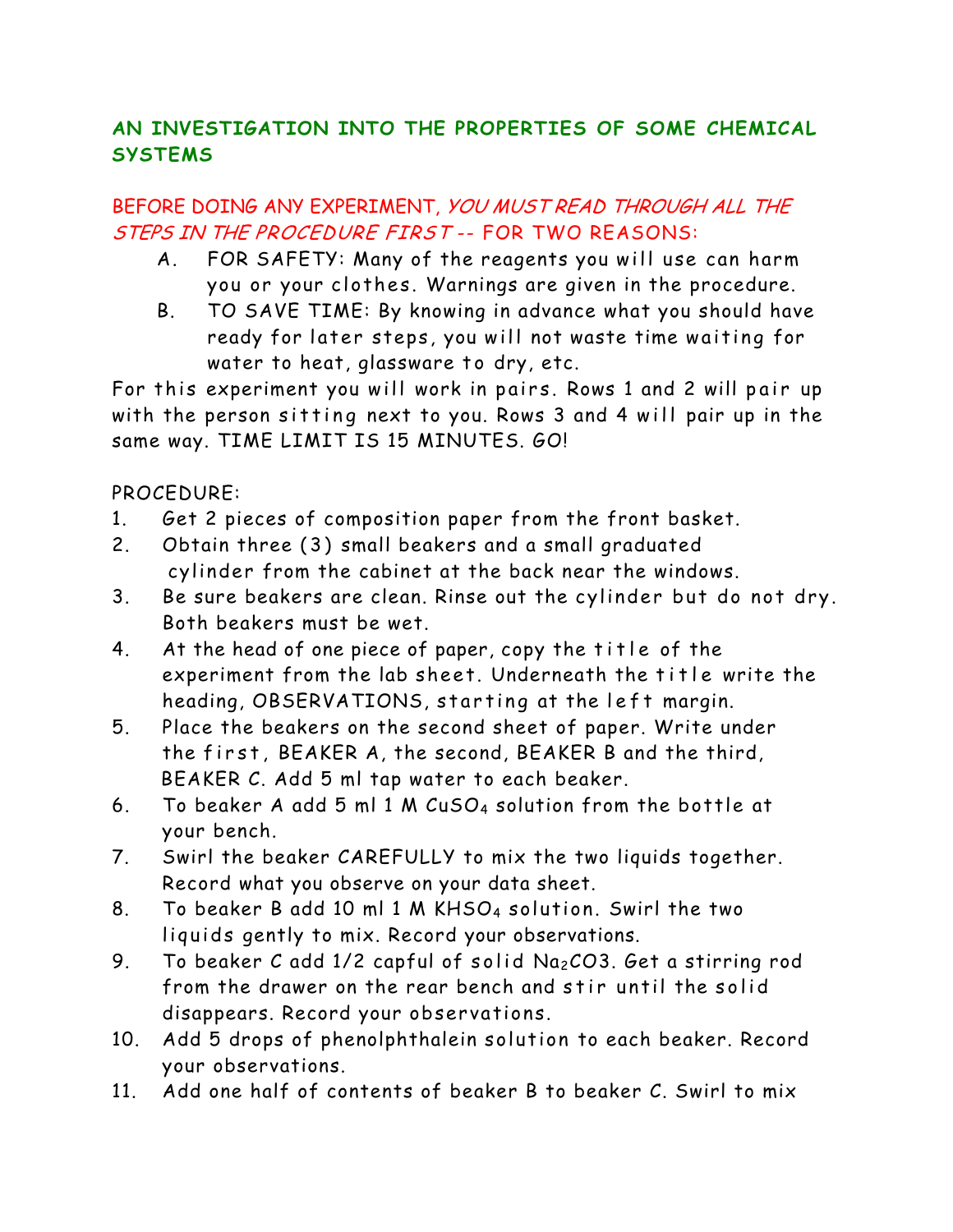and record observations.

- 12. Add 5 ml 1 M NaOH solution (CAUTION: CORROSIVE!) to remaining liquid in beaker B and swirl to mix. Record observations.
- 13. Add 5 ml 1 M NaOH solution to beaker A and swirl to mix. Record observations, then show beaker A and record sheet to teacher.
- 14. Return to bench, wash all glassware and return to shelves.
- 15. So far so good. If you have followed the FIRST instruction given you, you are to skip steps  $1 - 14$ , and do the following.
- 16. Obtain a piece of composition paper from the front of the room, print your name and date in the upper right hand corner. Go to the rear cabinet near the windows and get a small conical flask.
- 17. Come to the front and get a sample of yellow liquid from the teacher. At your desk, add a few drops of 1 M NaOH solution and mix. Show paper and flask to teacher, then clean glassware and return.
- 18. If you have followed all appropriate directions to this point, you have done very well. You should be very successful at lab work.
- 19. If you ended up with incorrect results, remember next time the importance of doing exactly what the directions tell you to do.